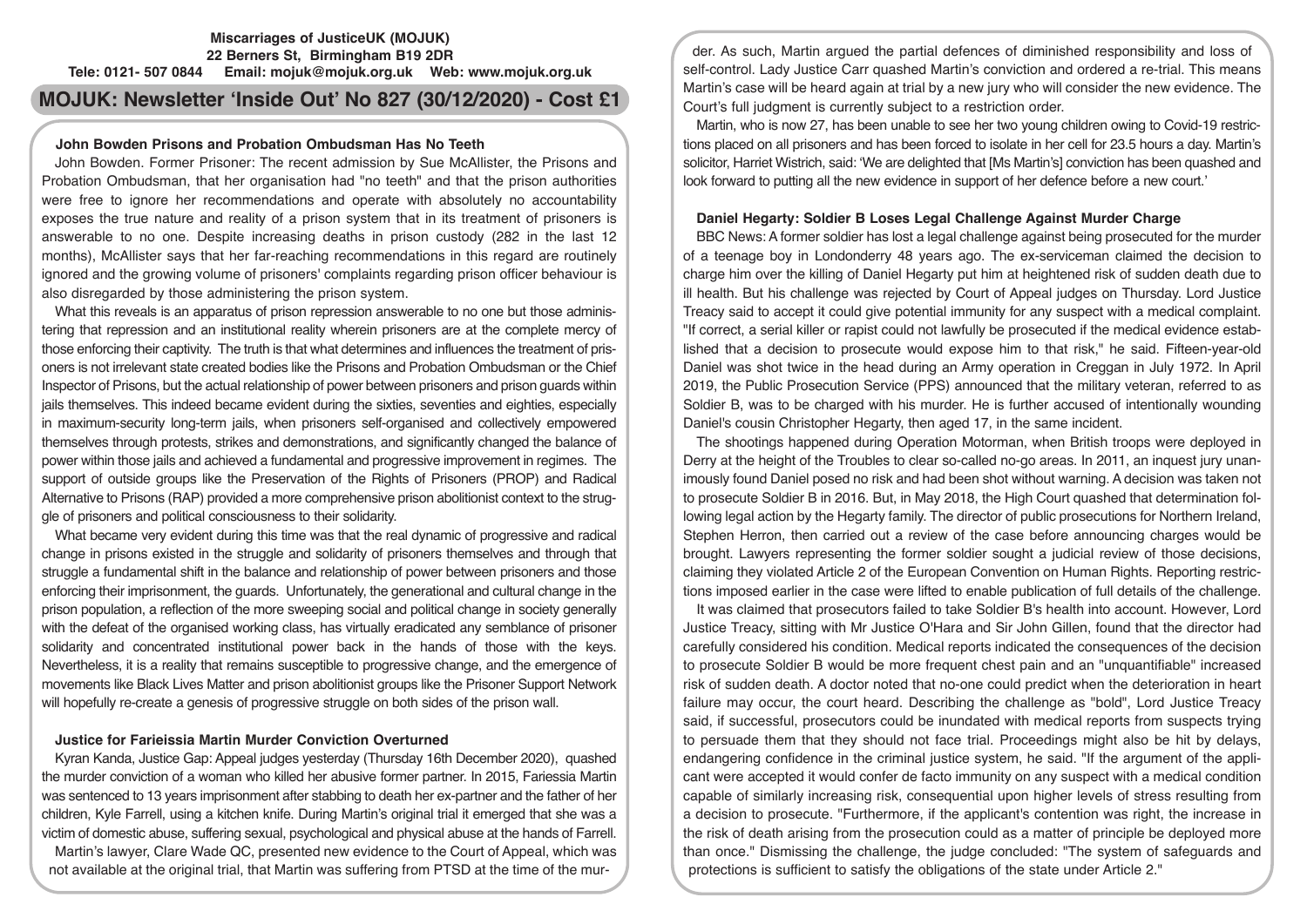#### **New Guidelines on Disclosure and Criminal Procedure Investigations**

Failure to disclose material promptly has led to the collapse of a number of trials and has impacted on the public's confidence in the administration of the criminal justice system. The disclosure of unused material in criminal cases remains a crucial part of ensuring a fair trial takes place and is essential in avoiding miscarriages of justice. It is a priority for this Government to continue to encourage improvements in the disclosure process and to achieve permanent change. It is essential that we ensure there are fair trials for all and that we increase confidence in the criminal justice system.

Proposed Changes: In November 2018, the Government published a Review of the Efficiency and Effectiveness of Disclosure in the Criminal Justice System(opens in a new tab), which made a set of recommendations to improve disclosure performance and to address the key challenges of modern disclosure practice. The Review recommended that the Attorney General's Guidelines on Disclosure required an update in order to truly reflect the challenges of today's disclosure regime.

The Guidelines provide a set of high-level principles on the disclosure of unused material in criminal cases, aimed at assisting investigators, prosecutors and defence practitioners in England and Wales apply the disclosure regime contained in the CPIA Code of Practice. The changes seek to provide a better representation of the challenges the modern-day investigator, prosecutor and defence practitioner faces. The updated Guidelines address the need for culture change, earlier performance of disclosure obligations, the use of technology and balancing the right to privacy with the right to a fair trial.

This is an opportunity to take a crucial step in the disclosure process, both to deal with issues that have been a long-standing concern and to provide practitioners with the tools they need to handle their disclosure obligations effectively. Following the successful Parliamentary passage of the Statutory Instrument in relation to the Code of Practice, I can now confirm that both the Guidelines and the Code will be effective from 31st December 2020. The Lord Chancellor and I thank all of those who have engaged with us during the process and we are grateful for the role that they have played in recognising the complex challenges that affect the proper performance of the duty of disclosure." Government Statement, 17th December 2020. These Guidlines will be legally effective from 31st December 2020. Download the full Guidence: https://is.gd/0RAJWM

#### **Press Coverage of Domestic Violence 'Seriously Inadequate', Warns Press Watchdog**

*Noah Robinson, Justice Gap:* Reporting of cases of fatal domestic abuse was 'seriously inadequate' and often sought to justify the actions of perpetrators, according to the media reform group Hacked Off. A new report calls for the press standards code to be bolstered through the introduction of an enforceable clause to improve the quality of coverage. In 2018, the anti-domestic violence campaigners Level Up highlighted misreporting and drafted guidelines to 'support journalists' to cover fatal domestic abuse cases. Despite the Independent Press Standards Organisation (IPSO) agreeing to publish the guidelines, Hacked Off pointed out that they had not been enshrined in the Editor's Code of Practice and claimed the press watchdog 'consistently' failed to uphold 'the standards it claims to enforce'. The new code clause is backed by White Ribbon, Refuge, Centre for Women's Justice, and WISH.

Recent figures for domestic abuse reveal a 7% increase in domestic abuse-related offences, compared to the same period (March to June) in 2019. With rising media coverage on domestic abuse, the report illustrates how existing reporting 'guidelines have been

ignored'. For example, the report describes how domestic abuse was 'justified' in several stories about the alleged murder of an elderly woman in April due to the 'stress of lockdown'. Hacked Off highlighted the Mail Online's story about 'retired painter and decorator, 71, struggling with lockdown stabbed wife to death then killed himself in latest coronavirus killings'.

The report describeed how this headline took 'accountability away from the perpetrator' and gave 'little indication of the reality of these events'. Level Up Campaign Director, Janely Starling warned how research shows that 'reports of domestic homicides that reinforce a narrative of romantic "love" can lead to lighter sentencing in court'. Anthea Sully, chief executive of White Ribbon, said that 'press reporting that promotes myths around fatal domestic abuse demeans victims and… puts people in danger'. Refuge warned that unethical reporting can lead society to 'dismiss warning signs'.

#### **What's Really Behind Boris Johnson's Review of the Human Rights Act**

Nicholas Reed Langen, Justice Gap: Human rights are ultimately about what governments cannot do to their citizens. This is why every government, regardless of its political stripe, nearly always eventually ends up stymied by them during its term in office. Provided rights are properly protected by the courts, they serve to erect an impassable barrier before the government, forcing it to either plot another, likely more arduous, route to its goal, or to abandon the goal entirely. Given this, any review of human rights legislation should be focused on how effectively the legislation is protecting individuals' rights. Is it properly constraining executive overreach, or is it a paper tiger, promising much but delivering little?

Curiously, this does not appear to be the focus of the government's Independent Review of the Human Rights Act, launched this week by Robert Buckland, the Lord Chancellor. Instead, Number 10 seems more concerned with evaluating the 'relationship between the UK's domestic courts and the European Court of Human Rights', as well as resolving the question of 'whether domestic courts are being unduly drawn into areas of policy', and, presumably, therefore trespassing upon the rightful territory of the executive and Parliament.

For anyone who has paid the barest of attention to the behaviour of Johnson's government, such a focus can come as little surprise. This is a government that views human rights as a mere inconvenience, and the lawyers and judges who uphold them as enemies to be bludgeoned aside. Since the Conservatives won the general election in 2019, they have sought to strip Shamima Begum of her citizenship (foisting her on Bangladesh instead), have tried to prevent asylum seekers from claiming refuge in the UK, and have initiated a review into the courts and judicial review, hoping, if not expecting, recommendations on how the power of the courts can be curbed.

What links such attacks is that they focus on the 'other', making it seem as though the judiciary are invested in upholding the rights of immigrants, criminals and other perceived undesirables, rather than the rights of 'real' Britons. The rhetoric of ministers like Priti Patel, the Home Secretary, and Robert Buckland, the Lord Chancellor, consistently decries 'activist' and 'lefty' lawyers, framing the issue as though they are illegitimately interfering in government policy, gumming up the works through clever legal tricks, rather than upholding rights granted, and legislation enacted, by Parliament.

Through this, the public's hostility towards human rights, the Human Rights Act, and ultimately, the European Convention on Human Rights (ECHR) grows. Much like the undermining of the European Union that led to the referendum result in 2016, the attacks on the ECHR degrade and delegitimise it, making Britons feel as though it protects the interests of everyone but them, and so weakening their attachment to the rights that it protects. Unlike most other member states to the ECHR, the UK population tends to view the rights enshrined within it as 'European' rather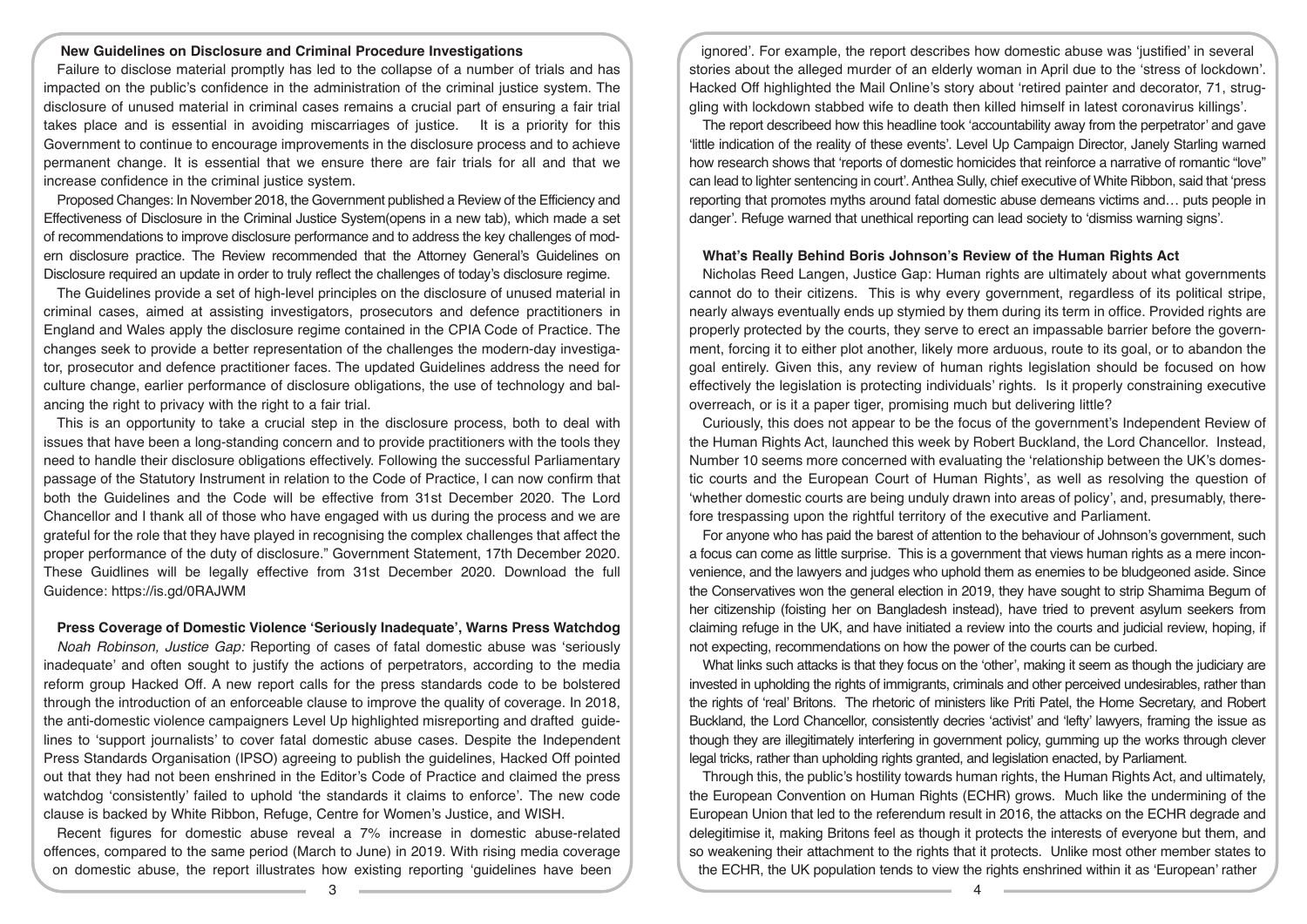than national, with this remoteness meaning that there is little attachment to the rights. Almost inevitably, this means that if, or when, the government seeks to repeal the Human Rights Act, even if it remains a signatory to the ECHR, it will be celebrated as another part of our liberation from Europe, rather than mourned as another nail in the coffin of Britain's liberal democracy.

Ironically, much as the UK had particularly favourable membership terms in the EU, the government does reasonably well under the UK's human rights legislation. Unlike other European states, such as Germany, where the courts can strike down legislation that is incompatible with human rights, the Blair government's desire to preserve parliamentary sovereignty meant that the UK courts were given no such power. Instead, the HRA provides for two remedies. The first, section 3, obliges the courts to interpret legislation in line with human rights 'so far as it is possible to do so'. The second, section 4, allows the courts to grant a 'declaration of incompatibility', notifying the government that the legislation fails to uphold rights.

For the most part, the courts have sought to use s.3 as a remedy, not unreasonably concluding that the wording of the legislation gives them significant scope to interpret legislation, even if stopping short of allowing them to rewrite it. This enables them to defend rights while still ensuring the legislation's broader purpose is fulfilled, and even if Parliament may disagree with how the courts have interpreted the statute in question. For instance, in 2004, the House of Lords found that legislation intended to protect bereaved spouses could be extended to those in same-sex partnerships- a significant, albeit necessary, expansion of the text's meaning. But this power is not an unchecked one. While governments and MPs may bemoan the courts' willingness to involve themselves, ostensibly, in policy, the government retains the power to correct the courts' interpretation, if it considers it to be wrong. All that would be necessary would be for the legislation in question to be amended, asserting more clearly the outcome desired by Parliament. Yet the government has never chosen to grasp this nettle, preferring to accept the interpretations of the courts and fulminate from the sidelines rather than assert its legislative supremacy.

The case has been similar for s.4, which imposes few real consequences on the government should it refuse to abide by a declaration of incompatibility. Instead, it is mere convention – something that this government has had little trouble disregarding – which obliges the executive to take steps to remedy the violation, something which, until recently, it has always done. Prisoner voting was the first time the government failed to meaningfully engage with a s.4 declaration, with both the ECtHR and the UK's domestic courts finding the absolute ban on prisoner voting violated the ECHR. Yet while David Cameron, then prime minister, said the thought of prisoners voting made him 'physically sick', meagre steps were eventually taken to remedy the violation, with the Council of Europe, the body ultimately responsible for enforcing the decisions of the ECtHR, proclaiming itself satisfied with the UK's response.

More recently, however, the government has begun to sail closer to the wind, refusing to hold an inquiry into the death of Pat Finucane, the Northern Irish lawyer, despite the Supreme Court finding last year that the inquiry held by Cameron's government failed to meet human rights' standard. While no formal declaration under s.4 was made by the Supreme Court, Lord Kerr made it clear in his judgment that the Court expected the government to take steps to remedy the failure to properly investigate the state's role in Finucane's murder.

By refusing to hold an inquiry, Johnson's government shows that they are well aware that ultimately, the courts cannot force it to take action, and this sets an alarming precedent. Once the government sees that it can disregard judgments of the Supreme Court with little consequence, the force of the Court's judgments, particularly where they are out of step with public opinion,

diminishes. Should the Supreme Court, for instance, rule that Shamima Begum be returned to the UK, or that the government cannot strip her of her citizenship, will Johnson decide that more can be gained politically by refusing to abide by the decision than by respecting it?

It is in this context that the review of the Human Rights Act should be seen. Some solace can be drawn from the fact that much of the panel appears to be independent-minded, with Sir Peter Gross, a former lord justice of the Court of Appeal, unlikely to want to sully his reputation by giving the government the cover it needs to eviscerate rights. However, there are also figures, like Sir Stephen Laws, who are more sceptical of the judicial role, and the panel should be wary of their trying to push an agenda that suits the government's desires. But there is no genuine motivation from the government to determine whether rights are being adequately upheld, just a cynical attempt to give themselves cover for any reforms of the HRA that they may propose. Much like the Independent Review into Administrative Law, the ultimate aim of the Review is the expansion of unaccountable state power.

#### **Lawyers for Belturbet Bombing Victims Call for UK Government Transparency**

Irish Legal News: KRW Law argue that there was collusion between the UK State and loyalist paramilitaries in the planning and operation of the detonation of the bomb which killed the 15-year-old Geraldine O'Reilly and 16-year-oldPaddy Stanley on the 28th December 1972, and that there were serious investigative failings by the authorities in the decades following the bombing. Families of two victims of the Belturbet bombing have called for transparency from the UK government in the wake of a new documentary about the 1972 atrocity. The families of victim Geraldine and Paddy took part in an RTÉ documentary about the bombing which was broadcast south of the border on Monday 14th December 2020.

Liam Diver of KRW said: "It is unacceptable for families of the victims to be told they have to wait until 2057 before release of documents and information which would help provide closure to them. This unjustified denial of access to justice creates the context for families to resort to litigation. It is equally appalling to learn that the UK Secretary of State Brandon Lewis could dismiss such legal actions as 'vexatious'. The families of Geraldine O'Reilly and Paddy Stanley, like so many others, will continue to use whatever legal or other remedies are available to them to fight for answers. It is equally regrettable that the state has tried to sidestep its legal and moral obligation to provide answers by asserting that cases involving State-loyalist collusion in the Republic of Ireland should be issued in Dublin and not in Belfast."

Families of the victims and survivors of the 1974 Dublin and Monaghan bombings are in the middle of an ongoing High Court battle challenging the UK government's argument that Belfast is not the correct jurisdiction to take these cases. Mr Diver said: "Absolutely nothing has been done by gardaí in the last four decades to help these families get the necessary closure they need. Effectively all such families have been badly let down by both the British and Irish authorities. Just how badly they have been let down will be exposed in the course of all pending High Court litigation."

**'Out of Step': Trump Rush to Carry Out Executions Sharply at Odds With US Trends** 

*Joanna Walters, Guardian:* Donald Trump is not only provoking fury among opponents in his race to complete a spate of federal executions in his last weeks in office. He is also rushing in the opposite direction from states across the US, which are increasingly rejecting the death penalty – as is the American public. While a majority of US states maintain the death penalty, and a majority of the public still supports it, the numbers of prisoners being killed and the amount of public support for exe-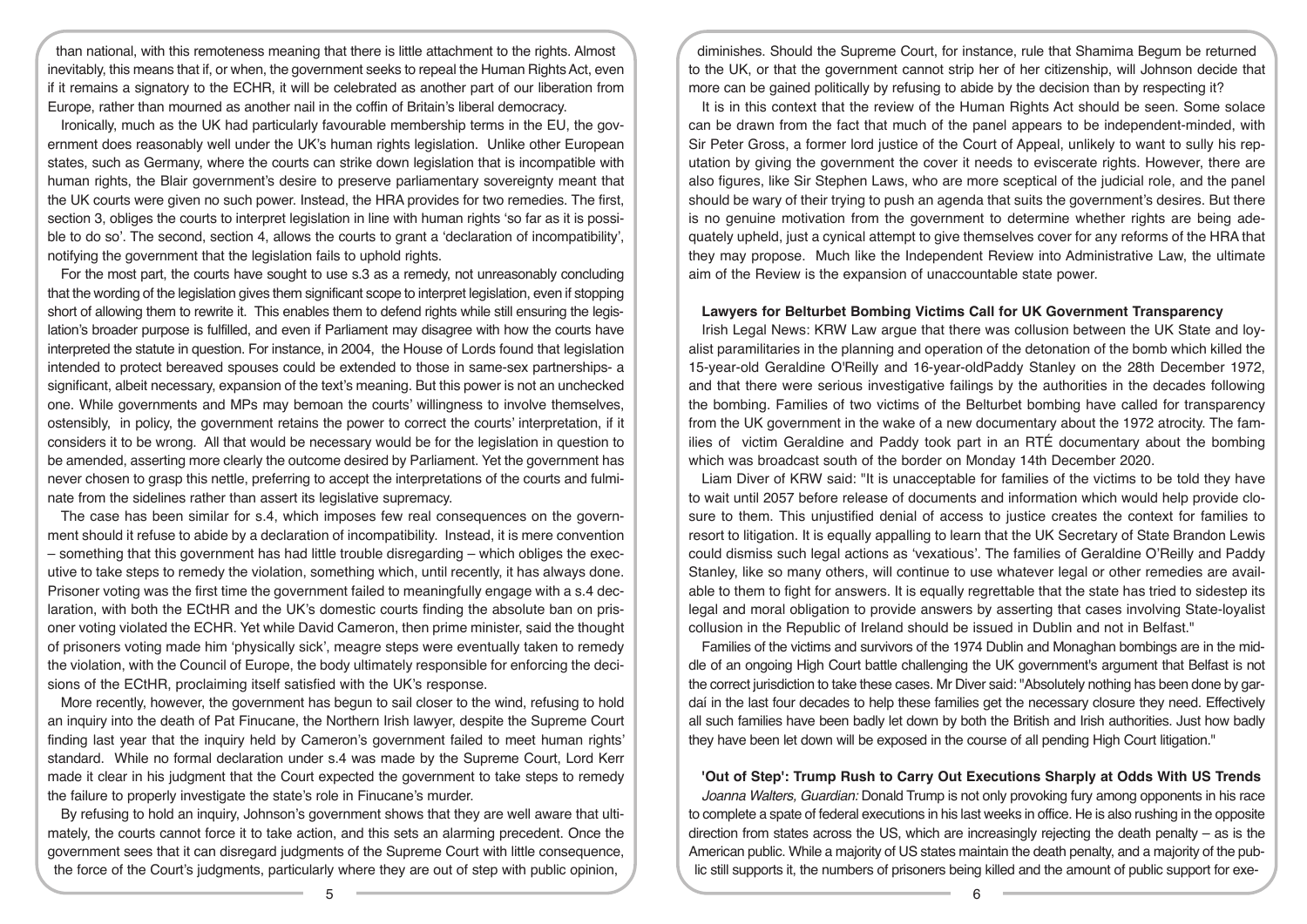cutions continues to shrink, while the numbers of states giving up the penalty is increasing, fast. Ngozi Ndulue, senior director of research and special projects at the Death Penalty Information Center (DPIC), in Washington, DC, described the Trump administration's hasty series of executions since the summer "a spree" that is "breathtaking". "The federal government has shown itself to be out of step with the states and out of step with history," she told the Guardian.

More Americans now oppose the death penalty than at any point in more than half a century, according to a Gallup survey published last month. A majority of Americans still favor executions for criminals convicted of murder, but the share, 55%, is at its lowest point since 1972, when 50% said they supported the practice. But the president and his attorney general, Bill Barr, revived federal executions last summer, after they had basically been on hold for 17 years, and are now rushing prisoners to the execution chamber. "We have to bring back the death penalty. They have to pay the ultimate price. They can't do this. They can't do this to our country," Donald Trump has said.

Five executions were scheduled between last Thursday and Trump leaving the White House on 20 January, making a total of 13 federal executions since July and cementing Trump's legacy as the most prolific execution president in over 130 years. On Friday, the Trump administration put to death the second man in two days. "I think the way to stop the death penalty is to repeal the death penalty," Barr said. "But if you ask juries to impose and juries impose it, then it should be carried out." In the past 10 years, 10 states have either abolished the death penalty or declared a moratorium on executions. "The death penalty cannot be, and never has been, administered equitably in the state of Colorado," Governor Jared Polis said after outlawing capital punishment in the state in March.

Colorado's move followed similar action in New Hampshire in 2019, Washington state in 2018 and, also since 2010, Delaware, Maryland, Connecticut and Illinois, while governors in California, Pennsylvania and Oregon declared a moratorium on executions, in a rush of action that means a total of 22 states and the District of Columbia now eschew the death penalty. Next year, the Virginia legislature will consider legislation to repeal it there.

It that passes, it would mark a dramatic transformation for Virginia, which would advance from what the Washington Post called the state's "dubious honor of being the first and most lethal executioner in the nation". It recorded an official execution by gunshot for treason in the Jamestown Colony in 1608 and since then has officially put to death more of its citizens than states such as Texas, Oklahoma and Florida that have been much more prolific executioners in the modern era.

Meanwhile, states that have the death penalty are using it less. Texas, which has been the overwhelming modern powerhouse of US executions, put to death three prisoners this year. At its peak the state executed 40 people in 2000. In its 2019 annual report the DPIC said 22 prisoners were killed by just seven states that year – a dramatic decline from the peak of 98 executions in 1999 and the lowest number since 20 were put to death three years before. She pointed out that there were three federal executions between 1988 and 2019, a period covering both Republican and Democratic administrations. "There is no precedent in the 20th or the 21st centuries" for either the volume of federal executions this year or the persistence in a transition period from one president to another, Ndulue said. And of the 25 states that maintain capital punishment, Ndulue said that "less than 2% of jurisdictions are responsible for more than half of the death sentences and executions" in the modern era. About a dozen states that issue the death penalty haven't executed anyone in at least a decade.

There are many factors encouraging states to leave capital punishment to the past. States that have abolished the death penalty in the 21st century have not seen a corresponding rise in mur-

ders. And over the length of a case, capital punishment is more expensive, in dollars, than life imprisonment. The federal death penalty has also long been used disproportionately against people of color. Murders where the victim was white are vastly more likely to involve execution, according to the DPIC. "The way that the death penalty is allocated in the US is inextricable from our legacy of racial injustice," Ndulue said. And the risks of putting the innocent to death are acute.

The DPIC cites exonerations that have happened to people even after decades on death row. In recent years, botched lethal injections in several places and fierce rows about the ethics of supplying the chemicals used in the cocktails for such executions, and shortages of the chemicals, have helped to erode public support. Finally, the spate of federal executions in 2020, which brings gatherings of officials, families, lawyers and media, has already increased the spread of coronavirus. And four of the five people on the execution list in December and January are Black Americans in a year of national protest over systemic racism. Ndulue called it an "execution at all costs" strategy by Trump that she found, in a word, "astounding".

#### **Edinburgh Man Has 'Mouth Punch' Culpable Homicide Appeal Upheld**

Scottish Lgal News: The High Court of Justiciary has allowed an appeal by an Edinburgh man against his conviction for culpable homicide after he argued that the trial judge had misdirected the jury in relation to the definition of the offence. David Ditchburn was convicted of four charges in May 2019, including an offence of culpable homicide. Both the trial judge and the Crown conceded that the directions complained of were misdirections in law. The details of the relevant charge were that in August 2018 the appellant assaulted the victim, John Ashwood, at a flat on Brunswick Road, Edinburgh, and struck him on the head to his severe injury. He did this while on bail, having been granted bail in July 2018. At the trial, evidence was given by a third man who had been in the flat that the appellant and the deceased had been involved in an argument, and that the appellant had punched the deceased on the side of his head. After the attack, the deceased slumped off his seat and fell to the floor with blood coming from his mouth. An ambulance was called for shortly after.

The appellant, who described his conduct as "a wee slap" rather than a punch, accepted that he caused the injury to the deceased's mouth but stated he was acting in defence of his friend and did not intend to cause any serious injury. The jury heard medical evidence to the effect that the complications of blunt force mouth injury were just one element in a multi-factorial death. In her directions to the jury, the trial judge gave the standard directions on culpable homicide from the jury manual as well as directions on the requirements to establish assault and the issue of self-defence. She also said that the jury would need to be satisfied that the appellant's act must have been "intentional or reckless and grossly careless". It was submitted for the appellant that there had been no reference to recklessness or gross carelessness during the trial, and that the topic had only been introduced in the judge's charge. In the whole context of the case, the jury could only convict on the basis of an assault causing death, something which would necessarily involve deliberate conduct on the part of the appellant. This misdirection was material and productive of a miscarriage of justice. The Crown accepted that the reference to recklessness was inappropriate, but the issue for the jury was clearly one of deliberate accident and this was reflected in the indictment. In the whole circumstances of the case, there was therefore no miscarriage of justice.

The opinion of the court was delivered by Lord Malcolm. He began: "Causing death by reckless conduct, as opposed to an assault, is a separate crime, with a distinct mens rea. That crime was not charged. As noted above, the judge repeatedly linked the crime of assault with recklessness and gross carelessness." He continued: "Those directions could have caused the jury to convict even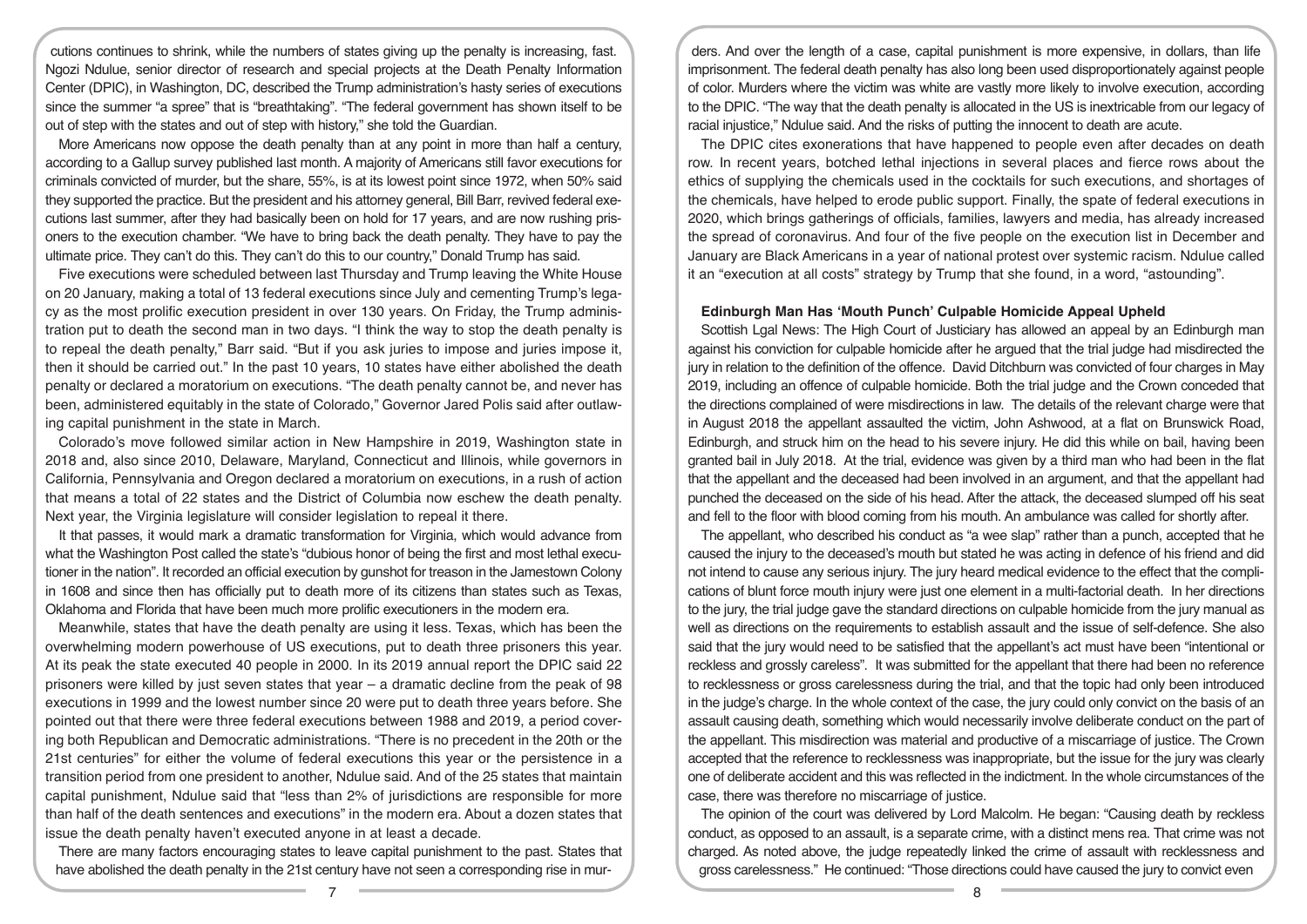though satisfied that the appellant did not assault the deceased; or that he acted in defence of the other man, but nonetheless behaved recklessly or with gross carelessness. The judge introduced and by repetition emphasised a new route to conviction which was outwith the terms of the libel, was not in issue at the trial, and was not mentioned during either the Crown or defence speeches to the jury."

For these reasons, the appeal was upheld, and a new sentence imposed limited to the appellant's remaining convictions on the other charges. A Crown motion seeking authority for a fresh prosecution in respect of the disputed charge was granted. In a postscript emphasising the importance of tailoring charges to the circumstances of the trial, Lord Malcolm noted: "The [jury] manual is no more than a first port of call providing a useful checklist of points for judges to bear in mind. In the present case the trial judge lifted the directions complained of more or less verbatim from the manual at chapter 43, where, in the then current version, the focus was upon distinguishing murder and culpable homicide." He concluded: "The crime of culpable homicide can occur in a wide variety of circumstances, including, as in this case, when a relatively minor assault contributes to a death. In Green and Other v HMA (2019) it was observed that, while the manual directions may be correct as a generality, they are not apt for a death brought about by an assault."

### **Urgent Notice Issued Over UK Youth Jail - Children Held In Solitary Confinement**

*Jamie Grierson . Guardian:* Inspectors have taken emergency action over the "bleak regime" at a privately run prison for children, after calls to halt the detention of the young inmates in near solitary confinement were ignored. Three inspectorates have issued a rare "urgent notification" to the justice secretary, Robert Buckland, over the continued poor care and leadership at Rainsbrook secure training centre (STC) near Rugby, run by MTC. It is the first time the power has been used since July 2019, and the first time in relation to STCs, which hold 12- to 18-year-olds. The urgent notification requires Buckland to set out how he will address the concerns within 28 days.

During an October inspection, Ofsted, HM Inspectorate of Prisons (HMIP), and the Care Quality Commission (CQC) found that, owing to Covid-19 health guidelines, newly admitted children – some as young as 15 – were being locked in their bedrooms for 14 days, and allowed out for only 30 minutes a day. The inspectors said despite assurances that immediate action would be taken, a further monitoring visit in December found little progress had been made. Ministers said they have stopped sending children to Rainsbrook while urgent action was taken.

Amanda Spielman, Ofsted's chief inspector, said: "Rainsbrook was warned that its treatment of newly admitted children was unacceptable, yet these concerns have been ignored. Some of the most vulnerable children are being locked up for days on end, with little thought about their safety or wellbeing. Leaders and government must act now to address this." In a letter to Buckland, the inspectors said they uncovered a spartan regime where "children were given little encouragement to get up in the mornings or have any meaningful engagement with staff".

The findings included: Five recently admitted children independently told inspectors they had been locked into their bedrooms for substantial periods of time. One boy was placed on an "incorrect management plan" because of miscommunications about his medical vulnerabilities. Between 26 November and 10 December, this child spent only four hours out of his room in total. Although education work packs were issued to children confined to their rooms, record-keeping was poor and there was no evidence that children's education entitlement was being met.

Buckland was told in the urgent notification letter that the findings "provide little confidence in the centre's capacity to improve the care, wellbeing and safety of children". The justice

minister, Lucy Frazer, said: "These findings are incredibly concerning and disappointing, particularly as MTC gave repeated assurances that they would act on previous warnings. We have immediately stopped placing young people at Rainsbrook and have appointed additional, experienced management staff to oversee the swift and thorough improvements we are demanding." MTC said: "We recognise there is more work to do to improve the centre and we do accept more should have been done during this challenging period. We understand what changes we need to make to ensure this does not happen again."

# **Police Five Times More Likely to Use Force On Black People**

Zaki Sarraf, Justice Gap: The police are five times more likely to use force on black people in England and Wales, according to the latest statistics from the Home Office. In the year ending 31 March 2020, the number of incidents rose by over 60,000 to 492,000 recorded incidents whereby a police officer used force. The statistics on the police's rate of force, when broken down by ethnicity is stark. The police are more than five times more likely to use force on individuals perceived as being from a black ethnic group compared to white and more than eight times more likely to use tasers on those identified as black. Tasers were used in 32,000 incidents, a 37% increase on last year—though they were not discharged in most cases, the police discharged tasers at least 3,248 times. Earlier this year the Independent Office for Police Conduct (IOPC) called for 'greater scrutiny' of the use of tasers after there were concerns on the 'disproportionate' use on Black people and those with mental health problems Sam Grant, the head of Policy and Campaigns at Liberty told the Guardian that the statistics were 'the latest evidence, as if it were needed, that emphasising aggressive and confrontational policing tactics will only worsen the racist over-policing of people of colour. It's clear that a new approach is needed to keep communities safe which doesn't rely on yet more coercive policing'. The official Home Office statistics can be found here.

# **Court Applications to Prevent Domestic Violence Up 26%**

Monidipa Fouzder, Law Gazzette: The Law Society has renewed calls for non-means tested legal aid to be made available to domestic abuse victims after government statistics revealed a record number of family court applications. Statistics published by the Ministry of Justice 17th December 2020, show a steep increase in the number of domestic violence remedy order applications between July and September. Family courts can grant nonmolestation and occupation orders to prevent domestic violence. Between July and September, 9,944 applications were made for a remedy order – up 26% on the same period last year and the highest quarterly number of applications since the statistical reports began. Non-molestation orders accounted for 82% of applications – a 27% rise on last year. Occupation orders have risen by 22%. The courts made 10,505 domestic violence orders between July and September, up 18% from last year.

The report says: 'The lockdown situation as a result of the covid-19 pandemic brought warnings about an increase in domestic violence, with victims having less opportunity to leave abusive partners. The recent increased trend supports this assertion. Longer term, police forces have been using a power to release alleged perpetrators without bail conditions, referred to as 'released under investigation', since 2017. This is a possible driving factor behind the rise in domestic violence remedy cases, as victims seek protective orders through the courts. The publicity regarding the Domestic Abuse Bill (draft published January 2019 and completed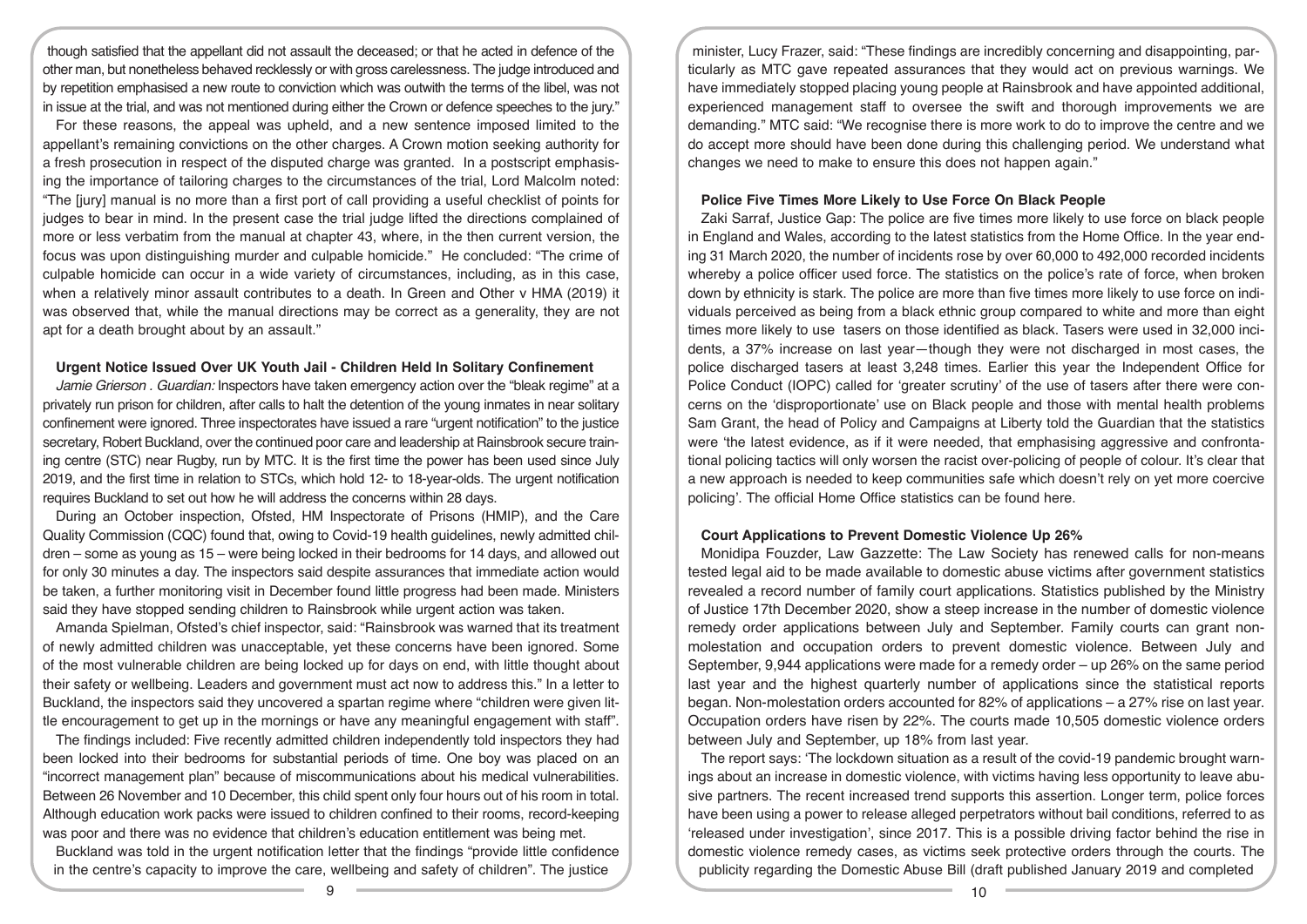in the Commons stages July 2020) may have also impacted levels.'

Solicitor Jenny Beck, co-founder of family practice Beck Fitzgerald, said the latest statistics reflect what lawyers are seeing at the coalface. 'There was a huge increase in domestic abuse under lockdown and a massive spike in the need for protection orders, but the statistics hide the more worrying reality that many more women and families needed protection orders without being able to access legal aid to get the protection they need,' she said. Law Society president David Greene said the steep rise in applications was 'deeply disturbing'. He added: 'The Covid-19 lockdown is without doubt a dangerous time for domestic abuse victims and now, more than ever, we must ensure they are able to access help and support. Making non-means tested legal aid available for domestic abuse cases would give victims the legal support and access to justice they so desperately need'.

# **Holding Back the Tide: The Courts and Climate Change**

*Nicholas Reed Langen, Justice Gap:* Last week a London coroner's court made history, finding that air pollution was a direct cause in the death of a nine-year-old girl, Ella Adoo-Kissi-Debrah. Rather than treating it as an unfortunate addendum, as deaths brought about by pollution have previously been, it was listed as a factor in Ella's death as crucial as her acute respiratory failure and severe asthma. This decision emphasises how the climate change debate has moved on, with the harm done to us and the planet by toxic emissions now indisputable. The evidence points one way alone. But decisions like this, welcome though they are, are not enough- they must be a precursor to more dramatic action from governments and international bodies.

Ella grew up in Lewisham, a London suburb, with her family's house bordering on the South Circular Road, a major thoroughfare across south London. It was their proximity to this road that caused Ella's death in 2013, with the air pollution constantly exceeding legal limits between 2006 and 2010, exacerbating her asthma and forcing her to hospital almost 30 times in the three years before she died. No one, especially those living in advanced nations with stringent regulatory standards, should be forced to hospital because of the environment they live in, yet this is what Ella faced, and what others continue to face. Elsewhere in London, Oxford Street continues to surge past its annual nitrogen dioxide limits in the first few months of each year, and in France, the EU is taking France to court once more for the dismal state of Paris' air.

The decision of Philip Barlow, the presiding coroner at Southwark Coroner's Court, may be the first coronial decision in the world to link a death with air pollution, but it is consistent with global judicial trends. Judicial decisions increasingly reflect the scale of the climate emergency, holding governments to account on environmental harms. In the Urgenda case last year, the Dutch Supreme Court found that the Netherlands government has a legally enforceable obligation to reduce emissions, ordering it to cut carbon emissions by 25% by the end of 2020. Across the Atlantic, the Superior Court of Justice in Canada has allowed a case brought by youth activists challenging Ontario's climate targets to proceed; while the European Court of Human Rights (ECtHR) has fasttracked a case brought by a group of young Portuguese, who argue that the developing climate emergency violates their right to life and fails to respect their private lives, breaching Articles 2 and 8 of the Convention respectively. As well as prioritising the case, the ECtHR took the rare step of asking to plaintiffs' to extend their submissions, and put forward argument on how their Article 3 rights, which prohibit torture and degrading treatment, are violated by the climate emergency as well. Not all climate litigation is conducted on such a large scale, however, with courts considering the exigencies of the climate emergency locally too. For instance, last week, Australia's NSW

Environmental Court upheld the Independent Planning Commission's rejection of a coal-mining proposal from Kepco, the South Korean mining company, citing the environmental impact and the cost it would have on further generations. This is not the only recent setback for Kepco and other mining firms, with the High Court in Pretoria prohibiting the construction of the Thabametsi power station, setting aside the South African government's approval of the plant. In America, which has previously been a relative haven for fossil fuel-based companies, their Supreme Court is due to hear argument in the new year on whether corporations can be held to account in US state courts for their role in the climate emergency, with the Biden Administration likely to reverse the current position and argue for corporate liability. Small-scale judicial decisions like these are crucial for holding back the tide, with the independence of the judges allowing them to evaluate the short-term economic benefits of the proposals with a more critical eye, weighing up these benefits against the damage they may wreak in the future.

Beyond the use of current laws and rights protections, other legal campaigners are seeking to have ecocide recognised as an international crime, to exist on the same plane as genocide, war crimes and crimes against humanity. Seventy-five years after these international crimes were adopted at Nuremberg, Philippe Sands QC is co-chairing a panel assembled by the Stop Ecocide Foundation to draft a legal definition of ecocide. Jojo Mehta, the foundation's chair, has said that the project hopes to elevate ecocide from beyond the 'general concept…of mass damage and destruction of ecosystems (which) is reasonably well understood' into a definition that is 'clear and legally robust' and which can be used to prosecute individuals and nation states that continue to lay waste to the environment.

Being able to hold individuals, corporations, and governments criminally accountable for ecocide is a noble ambition, but when America and China, two of the most polluting countries in the world, do not acknowledge the authority of the ICC, it is an endeavour unlikely to bear fruit. And even if they did, it is doubtful that the threat of further judicial decisions, even those with criminal consequences, can drag the world back from the brink. Across the six inhabited continents, over 1,600 cases related to climate change have been filed, and yet the climate emergency still escalates.

As the UK Supreme Court decision on the third runway at Heathrow showed this week, most authority still ultimately lies with national governments. In Friends of the Earth, the Court found that despite the government signing the Paris Agreement, promising to keep the global temperature below 1.5 degrees of pre-industrial levels, this did not mean it had become a 'government policy' that the justices could require the then-Transport Secretary, to follow. Moreover, while the Supreme Court's decision would have stopped, for the moment, construction beginning on a project that may have worsened the climate emergency, not all judicial decisions on the climate have such obvious benefits. For instance, in the Dutch Urgenda case, if the Netherlands' government fails to meet the judicial target, there is little of consequence that can be done to mitigate this. It isn't like the prorogation decision, where the Supreme Court can order Parliament to return and life can continue as though the wrong never happened. The damage has already been done.

Instead, while these court decisions do push back against the relentless march of climate change, what we must truly hope they do is emphasise the reality of the threat to the public. Programmes like Planet Earth have done much to change public opinion, showing the devastation that climate change is wreaking on animal- and human-habitats, but the threat still seems remote. The idea that the Maldives or Bangladesh may be uninhabitable within decades remains a distant and improbable prospect. Court judgements, in contrast, are harder to ignore, making clear the reality of pollution and climate change. Across much of the world, the public still holds the judiciary in higher regard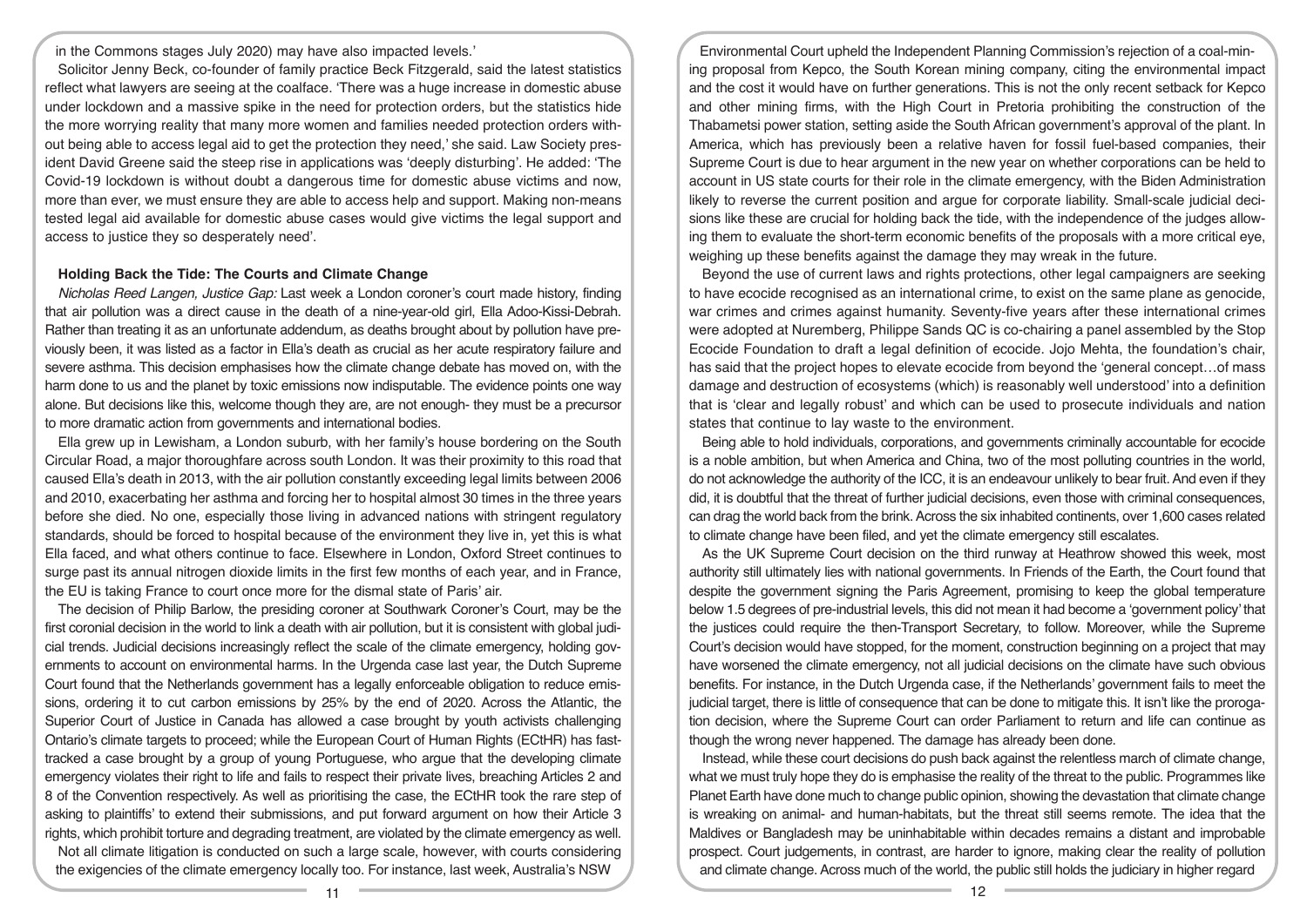than nearly any other branch of government, and there is a huge difference between David Attenborough showing upsetting clips of macaques losing their habitat, and a coroner saying that a girl has died because the UK government failed to regulate emissions. Many governments, including the UK, are adopting the right rhetoric over climate change, but rarely is this rhetoric matched by policy. Only popular pressure that can ultimately help policy catch up with the rhetoric, with the people needing to show politicians that environmentally sustainable policies are electorally viable. Judicial decisions play a crucial part in this, legitimising the urgency of the climate debate and moving the threat of climate change off our screens and onto our streets.

# **Tier 4 and the Criminal Courts: Business as Usual**

Grace Cowell and Zehrah Hasan, Justice Gap: On Saturday afternoon 19th December 2020, without any forewarning, the Government placed London and parts of the East and South East into more stringent lockdown measures. Everybody in these Tier 4 regions must stay at home. Everybody except users of the criminal courts in England and Wales. Despite the sharp rise of COVID-19 cases in these areas, most courts are operating a 'business as usual' approach. Legal Sector Workers United stands in solidarity with those who are forced to attend unsafe courts during one of the most serious times in the pandemic and calls upon HM Courts and Tribunals Service (HMCTS) to re-assess the operation of courts in Tier 4 areas. In the nine months that have passed since the first national lockdown, HMCTS have introduced a range of measures to create COVID-secure courtrooms. However, LSWU members know that the majority of court buildings in Tier 4 areas are anything but. As workers in the Magistrates' and Crown Courts across the country, we have seen the lack of PPE provided to our clients in the cells, overcrowded public areas, and at-risk defendants and families left to wait for hours in these conditions.

We also know that the risks are very real. This is evident in the repeated outbreaks of COVID- 19 in court buildings. In the last two days, 17 people have tested positive for COVID-19 after an outbreak at the Oxford Combined Court Centre. Oxford is not in Tier 4. Courts are plainly not COVID-19 secure. Defendants, witnesses and legal sector workers are at heightened risk of contracting the virus both these unsafe court buildings and from travelling to them. Given the number of COVID-19 cases in Tier 4 regions, it cannot be justified to call people to court for non-urgent matters during this period.

Inevitably HMCTS's 'business as usual' approach disproportionately affects junior legal sector workers. Pupil barristers, for instance, cover a substantial number of hearings in busy Magistrates' Courts for little pay. But even if they have safety concerns, they may not feel able to turn work away given their precarious position in chambers. HMCTS's misguided approach also has a disproportionate effect on court users from Black, Brown and other Racialised Groups as well as those with underlying comorbidities. For people who we know are at a heightened risk of contracting the virus, or who face disparities in treatment and health outcomes, forced attendance could amount to significant or even fatal harm. The solution is simple – minimise the number of people in criminal courts at this time. 2020 has seen the roll out of virtual hearings via the Cloud Video Platform (CVP). There are many contexts where video hearings should be discouraged, such as where they impede access to a fair hearing. Nonetheless, this technology can greatly assist in non-complex and administrative criminal matters.

However, there is still no uniform approach to CVP hearings. On Monday 21 December, a pupil barrister from a Tier 4 area was sent on an 8.5 hour round trip to court in Wales for an administrative hearing. After her clerks requested that she attend court remotely, court staff informed them that they did not 'see a problem' and confirmed that in-person attendance was necessary. On the same day, another pupil barrister applied to have a trial adjourned due

to safety reasons in a Tier 4 area. After refusing the application, the court made all those involved in the trial wait for four hours and then adjourned the case due to lack of available court time. This is woefully inadequate, unnecessary and unsafe for all those involved. HMTCS should adopt a system-wide approach that anything non-urgent can be administratively adjourned until such time when it is safer to attend.

Indeed some cases, such as overnight custodies, will need to continue in Tier 4 areas and will often require defendants and workers to be physically present. But by prioritising only these matters, and improving COVID-compliant practices, HMTCS could significantly reduce the risks involved for us all. COVID-19 has presented a sinister opportunity for the further erosion of safe and healthy working practices within our criminal courts. It has laid bare the disregard for the safety of court users as well as existing inequalities, injustices and failings embedded into the entire criminal justice system. LSWU rejects this irresponsible 'business as usual' approach, rejects the suggestion that our criminal courts are now 'COVID-secure', and calls for HMCTS to reassess the operation of court buildings in Tier 4 areas.

#### **Sex Work in a Pandemic: Criminalising Survival**

Danielle Worden, Justice Gap: Austerity cuts, the introduction of the harsh Universal Credit scheme and the Hostile Environment has driven more people to sex work to meet their basic needs. Despite this, sex work remains a criminalised profession that is not recognised as legitimate work. The pandemic further exposes the injustice caused to sex workers by outdated laws and policies. Danielle Worden reports on the rise of survival sex Since 2010, the UK government has embarked on a severe programme of public spending cuts known as 'austerity'. Alongside this, it has set out to create a 'hostile environment' for migrants living, or hoping to live, in the UK. This environment has been intensified by a stricter approach to migration justified by Brexit. These policies have caused significant socioeconomic harm to minorities including migrants, women, LGBTQ+ people, people of colour and people with disabilities. To avoid destitution, there has been a surge of people turning to 'survival sex' – sex work to secure income or resources to meet basic survival needs – over the past ten years.

A profound example of how Government policies have driven more people to sex work is the Universal Credit scheme. Universal Credit, which was introduced in 2012, merges six separate benefits into one monthly payment. As of 2020, the basic rate of Universal Credit for under-25s is a mere £85.68 per week. It is beyond dispute that the scheme has intensified socioeconomic inequality: in July 2019 the House of Commons Work and Pensions Committee reported that Universal Credit was 'pushing some people not only into poverty, but into hunger and destitution'. The Universal Credit scheme is supported by the second harshest sanctions of any benefit scheme in the world: refusing a job offer can lead to payments being withheld for three months. Further hardship is created by the minimum five weeks waiting time for the first payment, with waiting times often being up to 12 weeks.

Although an advance payment can be applied for, it is subtracted from subsequent payments that are already negligible: this makes it near-impossible for many people to meet their basic needs on Universal Credit. The link between Universal Credit and the surge in survival sex is also beyond dispute: the same Work and Pensions Committee report in October 2019 found that the introduction of the scheme has driven people to turn to sex work for the first time, or to return after previously exiting. Organisations such as the English Collective of Prostitutes (ECP) and Changing Lives have also played a key role in highlighting the responsibility of the UK government in driving people to survival sex by introducing Universal Credit, especially single mothers.